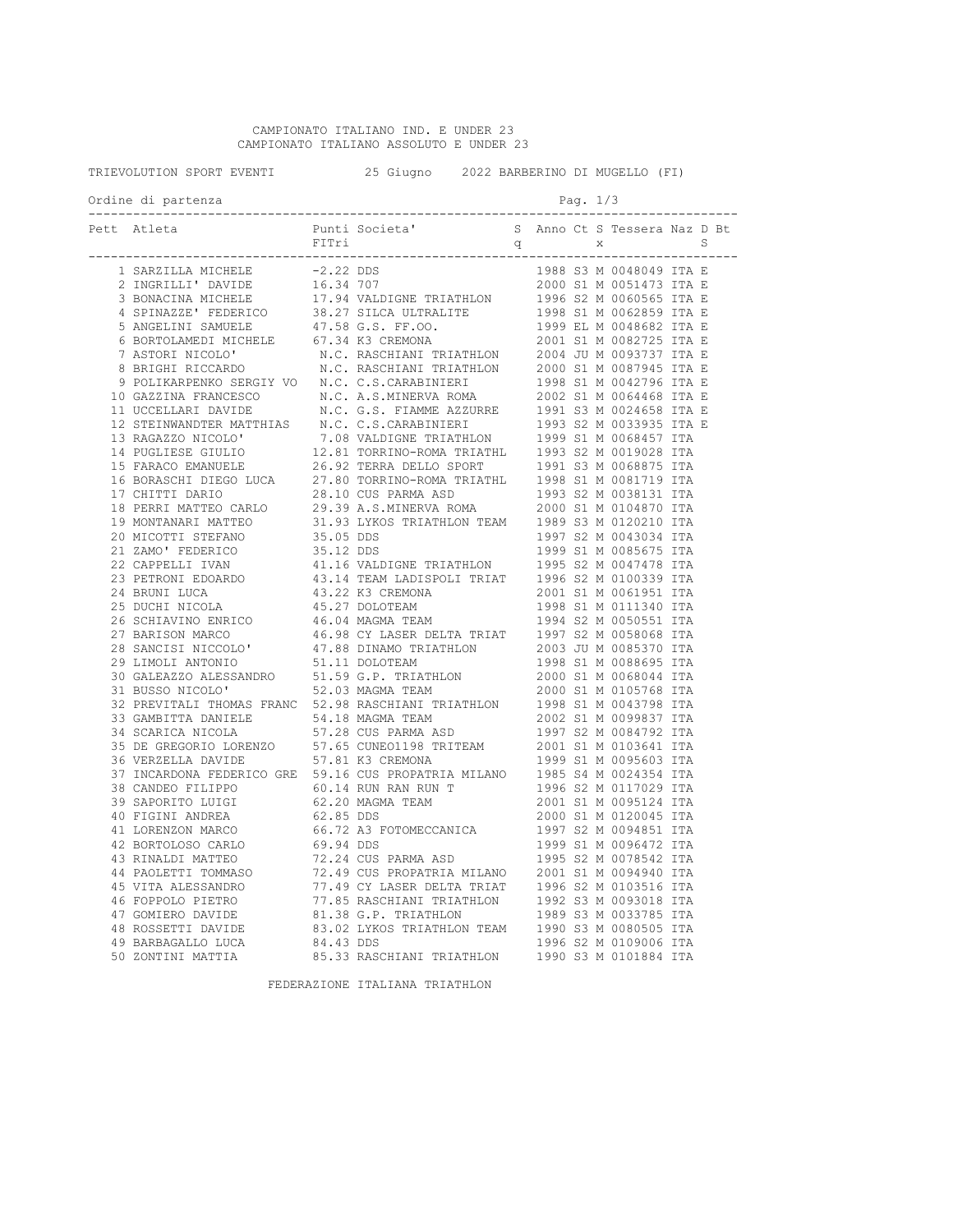CAMPIONATO ITALIANO IND. E UNDER 23 CAMPIONATO ITALIANO ASSOLUTO E UNDER 23

TRIEVOLUTION SPORT EVENTI 25 Giugno 2022 BARBERINO DI MUGELLO (FI) Ordine di partenza entre la page de la page de la page de la page de la page de la page de la page de la page --------------------------------------------------------------------------------------- Punti Societa' S Anno Ct S Tessera Naz D Bt<br>FITri S Anno Ct S Tessera Naz D Bt FITri q x S --------------------------------------------------------------------------------------- 51 ALBA TOMMASO 90.86 CY LASER DELTA TRIAT 2001 S1 M 0116581 ITA 52 SETTIMI EMANUELE 96.00 PIEDILUCO TRIATHLON 1989 S3 M 0109087 ITA 53 D'ALTRI LORENZO 96.86 RASCHIANI TRIATHLON 2000 S1 M 0100080 ITA 54 CAPELLO DAVIDE 98.57 CANOTTIERI SALO' 1998 S1 M 0095416 ITA 55 TREVISANI FILIPPO 101.25 CUS PROPATRIA MILANO 1999 S1 M 0090366 ITA 56 HERNIS GIUSEPPE 101.27 RASCHIANI TRIATHLON 1988 S3 M 0090813 ITA 57 FIORE GIOVANNI 103.42 CUS PARMA ASD 1986 S4 M 0082191 ITA<br>58 DI GHIONNO PASQUALE 104.89 T.D. RIMINI 1983 S4 M 0081614 ITA 58 DI GHIONNO PASQUALE 104.89 T.D. RIMINI 1983 S4 M 0081614 ITA 59 RUBINI RICCARDO 105.76 TTS 1993 S2 M 0087799 ITA 60 BORGIANNI LUCA 107.72 TRI EVOLUTION 1998 S1 M 0069823 ITA 61 FRANCESCHI MARCO 108.77 K3 CREMONA 1999 S1 M 0117347 ITA 61 FRANCESCHI MARCO 108.77 K3 CREMONA 1999 S1 M 0117347 ITA<br>62 FIMIANI MARIO 118.29 MKT DRAPH 1995 S2 M 0068640 ITA<br>63 D'ANGELO CRISTIANO 119.85 THERMAE SPORT PDNTRI 1993 S2 M 0118841 ITA 63 D'ANGELO CRISTIANO 119.85 THERMAE SPORT PDNTRI 1993 S2 M 0118841 ITA 64 GUZZI MICHAEL 120.38 MILLENNIUM TRIATHLON 1988 S3 M 0091726 ITA 65 BAJO DAVIDE 120.76 VALDIGNE TRIATHLON 1996 S2 M 0049327 ITA W 66 GARGANI ALESSANDRO 121.65 CUS TRENTO CTT 2001 S1 M 0100335 ITA 67 CHIARELLI DANIELE 123.21 RASCHIANI TRIATHLON 2001 S1 M 0094010 ITA 68 BRAMBILLASCHI LORENZO 125.52 ZEROTRI 1 COMO 1999 S1 M 0105220 ITA 69 GIACALONE ALESSANDRO 130.47 MAGMA TEAM 1999 S1 M 0102577 ITA 70 VICARI GIORGIO 133.91 A.S.MINERVA ROMA 2000 S1 M 0118469 ITA 71 PICCIONI ALESSIO 138.23 RASCHIANI TRIATHLON 2004 JU M 0091459 ITA 72 PAVONE RICCARDO 140.81 MAGMA TEAM 2002 S1 M 0114751 ITA 73 PIATTI LORENZO 141.24 CUNEO1198 TRITEAM 2000 S1 M 0106728 ITA 74 FARO SAMUELE 151.74 MAGMA TEAM 2001 S1 M 0108557 ITA 75 PICCIONI GABRIELE 157.07 RASCHIANI TRIATHLON 2002 S1 M 0111660 ITA 76 CASADEI DANIEL 170.54 RASCHIANI TRIATHLON<br>78 TOSO LORENZO 185.47 CMTRI 78 TOSO LORENZO 185.47 CMTRI 2000 S1 M 0099388 ITA 79 LOMBARDI EDOARDO 201.07 IMPOSSIBLE226 FORLI' 1993 S2 M 0109588 ITA 80 FAVERSANI MARCO 210.52 RASCHIANI TRIATHLON 2001 S1 M 0088143 ITA 81 ALLEGRI LEONARDO N.C. RASCHIANI TRIATHLON 2003 JU M 0111317 ITA 82 BENDINELLI EN TRIATHLON NELL'S AU MODERNI DE N.C. RASCHIANI TRIATHLON 2004 JU MOO88837 ITA 83 CASTRO PEREZ MICHELE 84 CUTILLI LUCA N.C. A.S.MINERVA ROMA 2004 JU M 0074540 ITA 85 MAZZOLIN GIACOMO N.C. SILCA ULTRALITE 2003 JU M 0116253 ITA 86 FRANCONERI MATTEO N.C. RASCHIANI TRIATHLON 2003 JU M 0066715 ITA 87 GIOVANNINI PIETRO N.C. RASCHIANI TRIATHLON 2004 JU M 0077430 ITA 88 MENICHELLI DAVIDE N.C. DORIA NUOTO LOANO 2003 JU M 0094114 ITA 89 PALLOTTA LEONARDO N.C. A.S.MINERVA ROMA 2004 JU M 0115989 ITA<br>90 BONALUMI MATTEO N.C. INVICTUS TEAM ASD 2000 S1 M 0108416 ITA 90 BONALUMI MATTEO N.C. INVICTUS TEAM ASD 2000 S1 M 0108416 ITA 91 PANICHI FILIPPO N.C. A.S.MINERVA ROMA<br>92 PAOLETTI GABRIELE N.C. CUS PROPATRIA MILAN 92 PAOLETTI GABRIELE M.C. CUS PROPATRIA MILANO 2004 JU M 0098362 ITA<br>93 PEROTTI GIANMARCO M.C. A.S.MINERVA ROMA 2003 JU M 0098797 ITA 93 PEROTTI GIANMARCO N.C. A.S.MINERVA ROMA 2003 JU M 0098797 ITA 94 CATALDO ALESSANDRO N.C. MAGMA TEAM 2000 S1 M 0107000 ITA 95 CONFALONIERI RICCARDO N.C. CUS PROPATRIA MILANO 2002 S1 M 0078367 ITA<br>96 DE ANGELIS ALESSANDRO N.C. A S. MINERVA ROMA 2001 S1 M 0064460 ITA 96 DE ANGELIS ALESSANDRO N.C. A.S.MINERVA ROMA 2001 S1 M 0064460 ITA<br>97 DEMARCHI ALBERTO BARTO N.C. CUNEO1198 TRITEAM 2002 S1 M 0105935 ITA 97 DEMARCHI ALBERTO BARTO N.C. CUNEO1198 TRITEAM 2002 S1 M 0105935 ITA 98 GRANELLI GREGORIO N.C. CUS PARMA ASD 2002 S1 M 0126203 ITA 99 LATINI EDOARDO N.C. A.S.MINERVA ROMA 2002 S1 M 0060050 ITA 100 LEONE EDOARDO GIUSEPPE N.C. RASCHIANI TRIATHLON<br>101 MACCARRONE SALVATORE N.C. MAGMA TEAM N.C. MAGMA TEAM 2002 S1 M 0124121 ITA

FEDERAZIONE ITALIANA TRIATHLON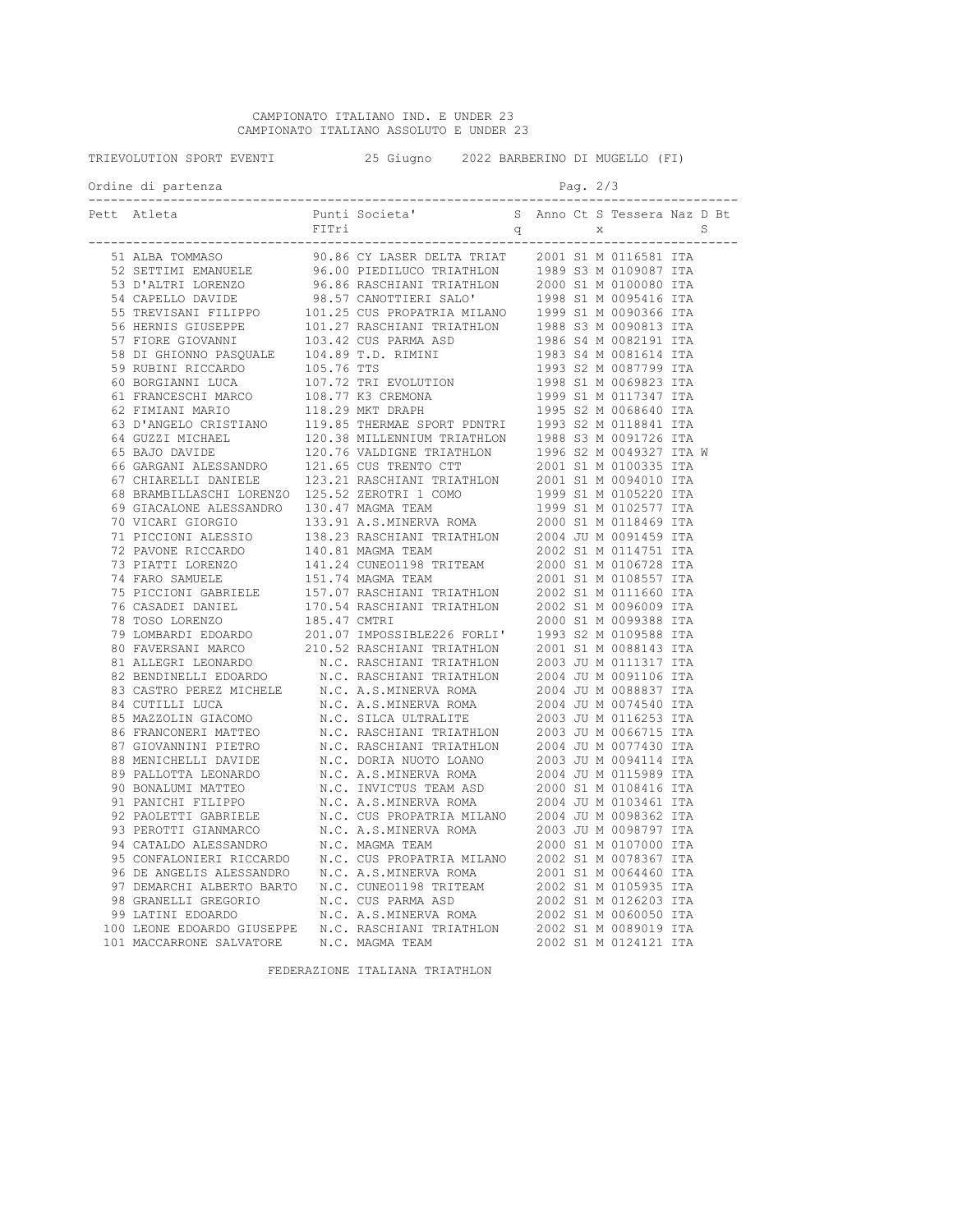## CAMPIONATO ITALIANO IND. E UNDER 23 CAMPIONATO ITALIANO ASSOLUTO E UNDER 23

| TRIEVOLUTION SPORT EVENTI                                | 25 Giugno                                                             | 2022 BARBERINO DI MUGELLO (FI) |                                                                         |  |  |  |
|----------------------------------------------------------|-----------------------------------------------------------------------|--------------------------------|-------------------------------------------------------------------------|--|--|--|
| Ordine di partenza                                       | Pag. $3/3$                                                            |                                |                                                                         |  |  |  |
| Pett Atleta                                              | Punti Societa'<br>FITri                                               | q                              | S Anno Ct S Tessera Naz D Bt<br>X                                       |  |  |  |
| 102 MOLGORA THOMAS<br>103 RONCA ANDREA<br>104 FEDI GUIDO | N.C. RASCHIANI TRIATHLON<br>N.C. K3 CREMONA<br>N.C. MUGELLO TRIATHLON |                                | 2002 S1 M 0106267 TTA<br>2001 S1 M 0069667 ITA<br>2004 JU M 0107870 TTA |  |  |  |